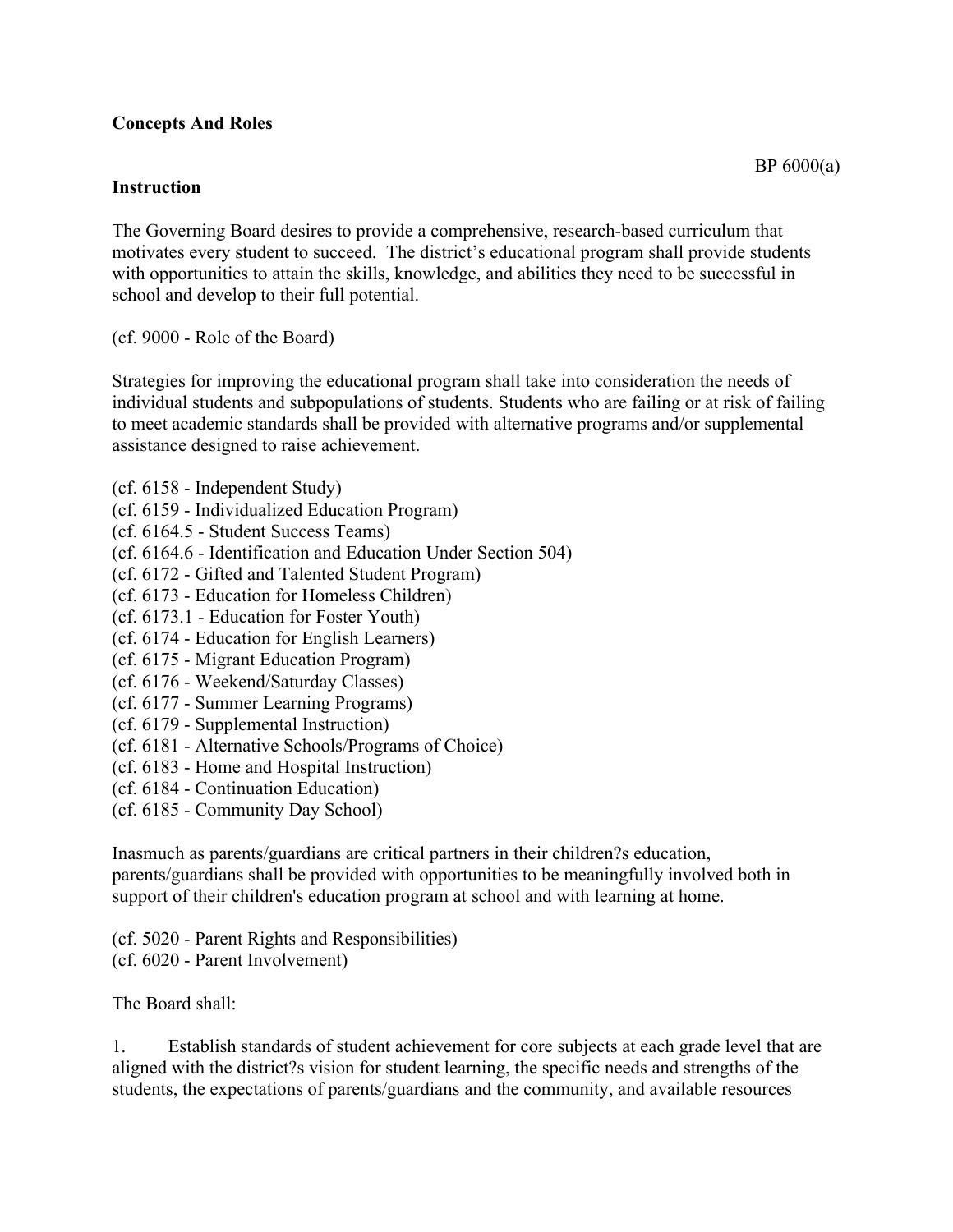BP 6000(b)

(cf. 0100 - Philosophy) (cf. 0200 - Goals for the School District) (cf. 5123 - Promotion/Acceleration/Retention) (cf. 6011 - Academic Standards)

2. Establish graduation requirements

(cf. 6146.1 - High School Graduation Requirements) (cf. 6146.5 - Elementary/Middle School Graduation Requirements)

3. Ensure that a process is in place, involving teachers, administrators, students, and parents/guardians, for the development and review of the district's curriculum

(cf. 6141 - Curriculum Development and Evaluation)

4. Adopt the district curriculum and courses of study to be offered

(cf. 6143 - Courses of Study)

5. Adopt textbooks and other instructional materials

(cf. 1312.2 - Complaints Concerning Instructional Materials)

(cf. 6161.1 - Selection and Evaluation of Instructional Materials)

(cf. 6161.11 - Supplementary Instructional Materials)

6. Support the professional staff's implementation of the curriculum by providing consistent policy direction, allocating resources based on educational program priorities, ensuring that collective bargaining agreements do not constrain the district's ability to achieve curricular goals, recognizing staff accomplishments, and including reasonable annual goals related to student learning in the Superintendent evaluation process

(cf. 2140 - Evaluation of the Superintendent) (cf. 3100 - Budget) (cf. 4143/4243 - Negotiations/Consultation) (cf. 9310 - Board Policies)

7. Provide a continuing program of professional development to keep instructional staff, administrators, and Board members updated about current issues and research pertaining to curriculum, instructional strategies, and student assessment

(cf. 4131 - Staff Development) (cf. 4222 - Teacher Aides/Paraprofessionals) (cf. 4331 - Staff Development) (cf. 9240 - Board Training)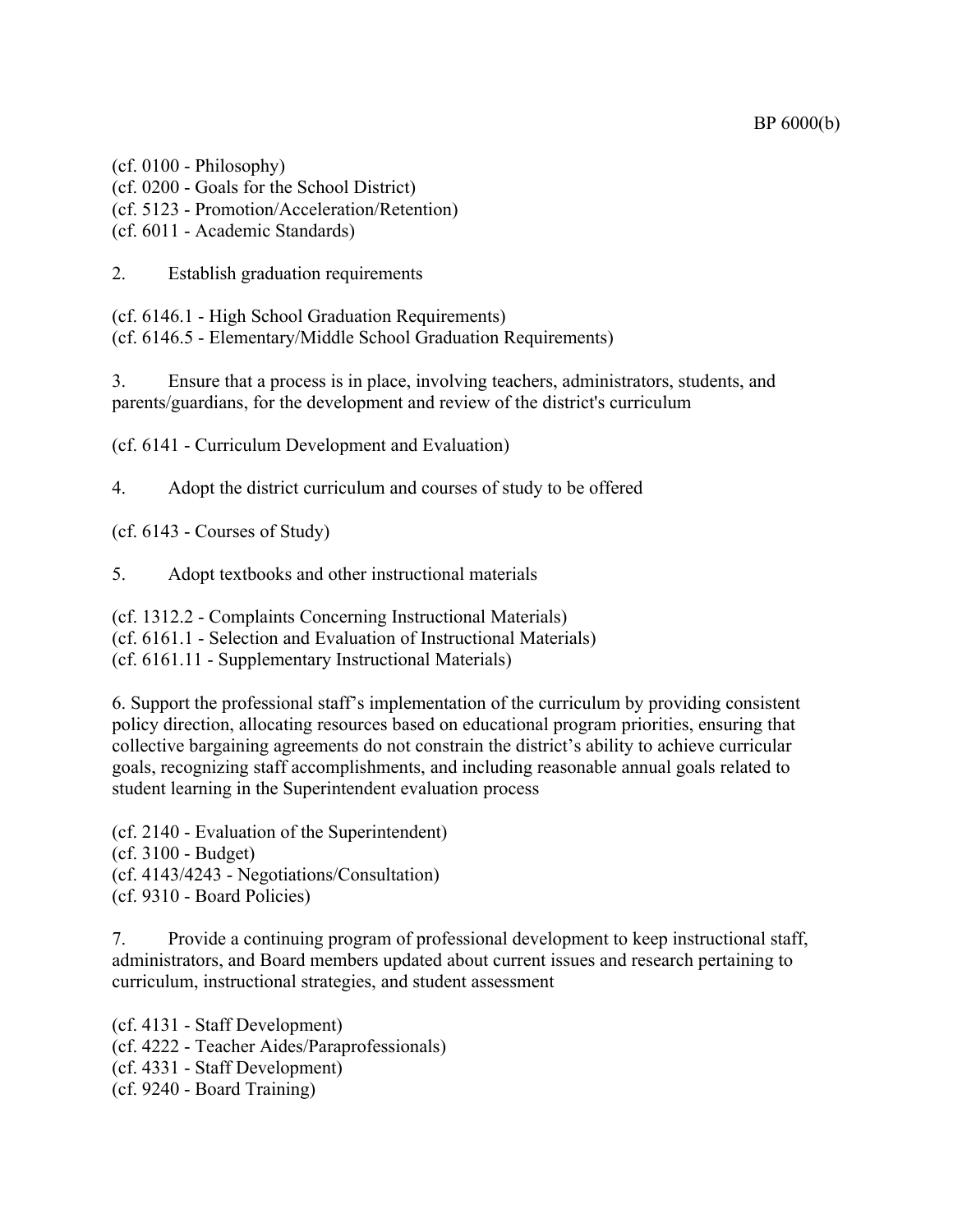8. Review and evaluate the educational program on the basis of state and federal accountability measures, disaggregated student achievement data, and other indicators and ensure that evaluation results are used to improve programs, curriculum, and/or instructional practices as necessary to enhance student achievement

(cf. 0500 - Accountability) (cf. 6162.5 - Student Assessment) (cf. 6162.51 - State Academic Achievement Tests) (cf. 6190 - Evaluation of the Instructional Program)

9. Communicate clear information about district instructional goals, programs, and progress in student achievement to the community and media

(cf. 0510 - School Accountability Report Card) (cf. 1100 - Communication with the Public) (cf. 1112 - Media Relations)

The Superintendent or designee shall:

1. Review research related to curriculum issues

2. Select and/or develop curricula for recommendation to the Board in accordance with the district's curriculum development and review process

3. Ensure the articulation of the curriculum between grade levels and with postsecondary education and the workplace

(cf. 1700 - Relations between Private Industry and the Schools)

4. Determine the general methods of instruction to be used

5. Assign instructors and schedule classes for all curricular offerings

 $(cf. 4113 - Assignment)$ 

(cf. 6112 - School Day)

(cf. 6117 - Year-Round Schedules)

6. Recommend instructional materials to the Board and direct the purchase of approved materials and equipment

(cf. 3310 - Expenditures and Purchases)